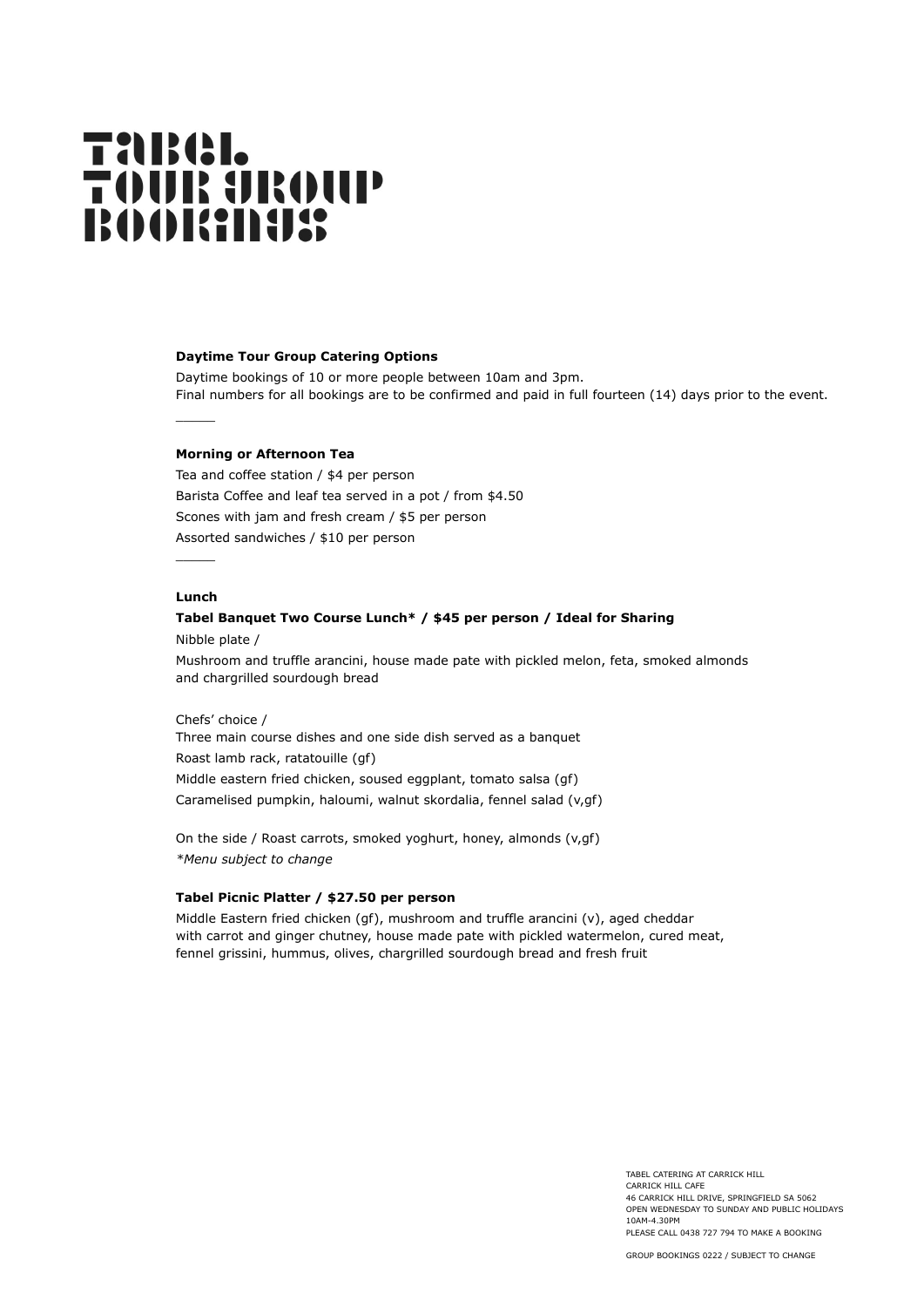#### **Lunch Set Menu Options**

Assorted sandwiches / \$10 per person Soup with sourdough bread / \$15 per person Sourdough bread, dips, pate and assorted sandwiches / \$15 per person

#### **Lunch Hot main course dish served with bread**

Option 1. One set main course / \$25 per person Option 2. Two main courses / \$30 per person Option 3. One set entrée and a choice of two main courses / \$50 per person

#### *Entrée Options*

Peking duck puffs, hoi sin sauce (4) Pate, pickled watermelon, brioche toast Goats cheese and basil souffle, apple salad (v) Warm sweet potato, beetroot, chive dressing (ve)

#### *Main Course Options*

Caramelised pumpkin, haloumi, walnut skordalia, fennel salad (v,gf) Hand made gnocchi, mushroom ragu, Reggiano Parmigiano (v) Middle eastern fried chicken, soused eggplant, tomato salsa (gf) Malay chicken and potato curry, jasmine rice, pickled vegetables (gf) Slow cooked pork shoulder, pickled cabbage, apple chutney (gf)

#### **Additional Extras**

 $\overline{\phantom{a}}$ 

## **Side dishes / \$5 per person per choice**

Roast carrots, smoked yoghurt, honey, almonds (v,gf) Paris mash (v,gf) Chips with tomato sauce (ve,gf) Chargrilled asparagus (ve,gf) Garden leaves, white balsamic vinaigrette (ve,gf)

#### **Finger Food items / \$5 per piece / Minimum 10 pieces**

Duck puff, hoi sin Spinach and feta pastry (v) Chicken, lemon and marjoram little pies Mushroom and truffle arancini (v) Smoked salmon, potato cake, horseradish cream (gf) Falafel, hummus, tomato salsa (ve,gf) Blue cheese tart, walnut, apple salad (v)

> TABEL CATERING AT CARRICK HILL CARRICK HILL CAFE 46 CARRICK HILL DRIVE, SPRINGFIELD SA 5062 OPEN WEDNESDAY TO SUNDAY AND PUBLIC HOLIDAYS 10AM-4.30PM PLEASE CALL 0438 727 794 TO MAKE A BOOKING

GROUP BOOKINGS 0222 / SUBJECT TO CHANGE